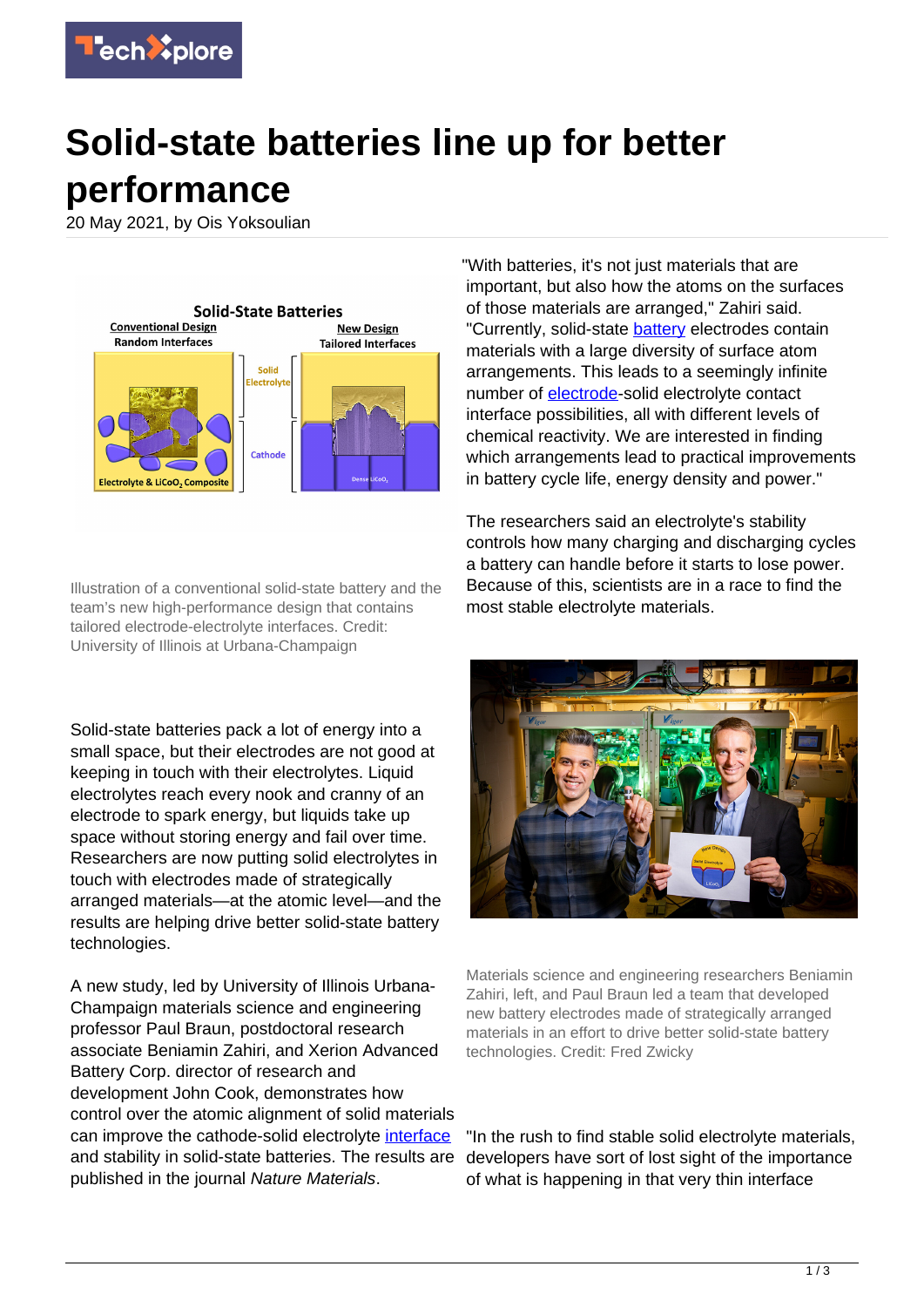

between electrolyte and electrode," Zahiri said. "But the stability of the electrolyte will not matter if the connection between it and the electrodes cannot be evaluated in an efficient way."

In the lab, the team built electrodes containing sodium and lithium ions with specific atomic arrangements. They found correlations between battery performance and interface atomic arrangement in both the lithium- and sodium-based solid-state batteries. They also discovered that minimizing the interface surface area and controlling the electrodes' atomic alignment is key to both understanding the nature of interface instabilities and improving cell performance.

"This is a new paradigm for how to evaluate all the important [solid electrolytes](https://techxplore.com/tags/solid+electrolytes/) available today," Cook said. "Before this, we were largely just guessing what electrode-solid electrolyte interface structures gave the best performance, but now we can test this and find the best combination of materials and atomic orientations."

As demonstrated by co-author mechanical science and engineering professor Elif Ertekin and her group, having this level of control gave the researchers the information needed to run atomic simulations that they hypothesize will lead to even better [electrolyte](https://techxplore.com/tags/electrolyte/) materials in the future, the researchers said.

"We think this will teach us a lot about how to investigate emerging solid electronics," Braun said. "We are not trying to invent new solid electrolytes; the materials world is doing a great job with that already. Our methodology will allow others to precisely measure the interfacial properties of their new materials, something that has otherwise been very difficult to determine."

 **More information:** Revealing the role of the cathode-electrolyte interface on solid-state batteries. Nature Materials [DOI:](http://dx.doi.org/10.1038/s41563-021-01016-0) [10.1038/s41563-021-01016-0](http://dx.doi.org/10.1038/s41563-021-01016-0).

 Provided by University of Illinois at Urbana-Champaign